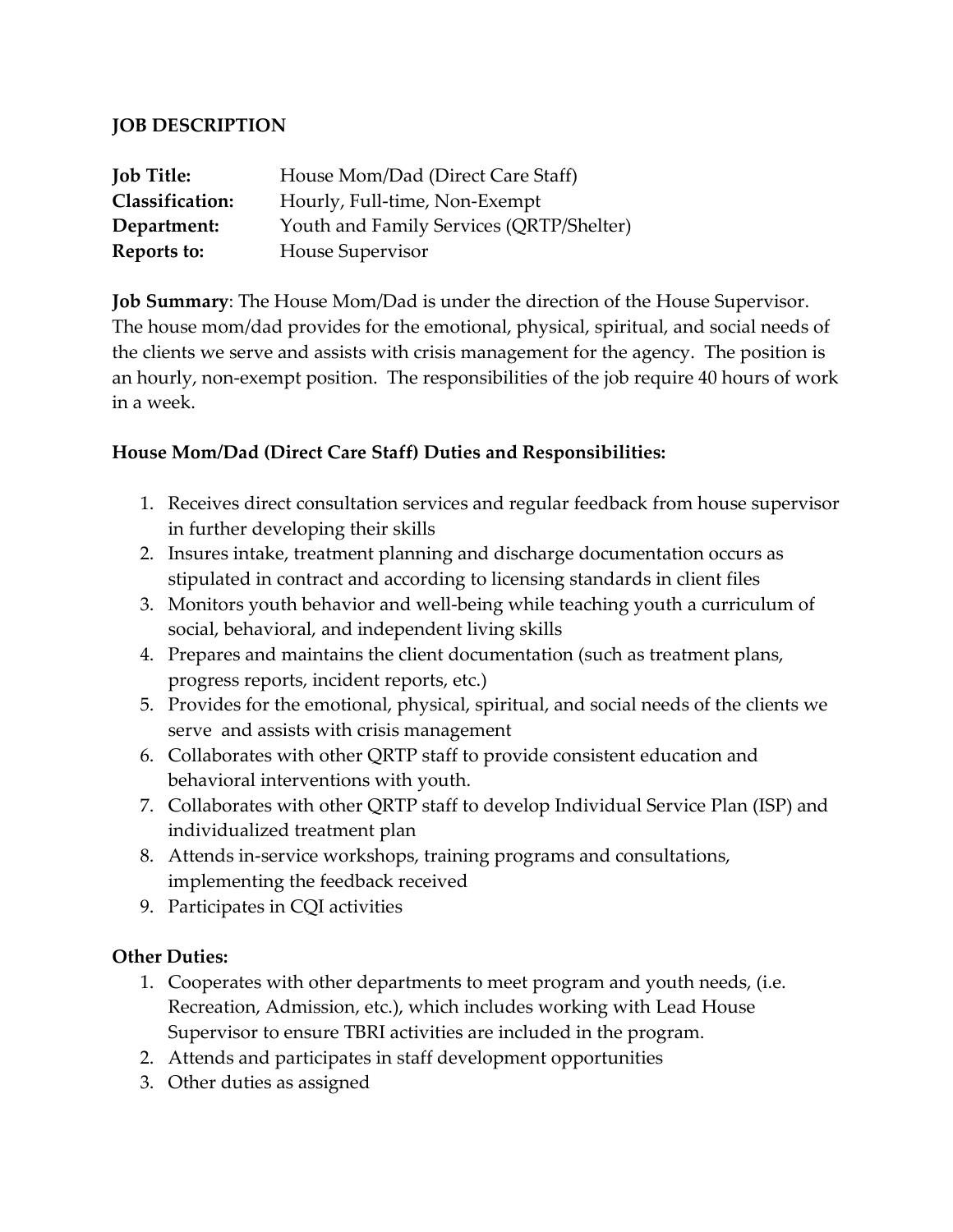**Essential job functions:** Direct Care d*uties 1-7, and Other duties 1 are designated as ADA essential functions and must be performed in this job. All other job duties are secondary functions.*

# **Professional Skills and Personal Characteristics:**

- 1. Dedication to confidentiality in all areas and in all dealings
- 2. Be a person of high morals and integrity, both personally and professionally
- 3. Have a willingness and desire to work as a team
- 4. Be a positive advocate for the Agency and honor its mission in all dealings
- 5. Possess and demonstrate sensitivity to cultural differences/diversity in all interactions
- 6. Be professional and enthusiastic at all times; have a professional appearance.
- 7. Highly organized with an attention to detail
- 8. Exhibits responsibility and adaptability through good attendance, effective time management, dependability, self-discipline, flexibility, and working independently
- 9. Communicates effectively verbally and in writing

# **Minimum Qualifications:**

- 1. Follows all policies and procedures of the Arkansas Department of Human Services, Arkansas Child Welfare Licensing Board, and other board/commissions that the agency relates to professionally
- 2. Adheres to all Agency policies and procedures
- 3. Demonstrates necessary knowledge and skills to perform the job duties, keeping current with new and best practices
- 4. Successfully passes initial and random drug screenings
- 5. Basic knowledge of office equipment; ability to produce and maintain records utilizing various software programs as necessary.
- 6. Possess a valid driver's license and meet all criteria set forth in the DHS' vehicle safety program.
- 7. Day, night and weekend work as required
- 8. Must be a high school graduate or have GED equivalent
- 9. Must be over 21
- 10. Successfully passes initial background screening: must be free from convictions outlines in in A.C.A §9-28-409 (e) (A-CC) and be free from substantiated finding of abuse or neglect of children or the elderly.

# **Preferred Qualifications:**

1. Experience (greater than 2 years) in the behavioral health and/or residential childcare/foster care field